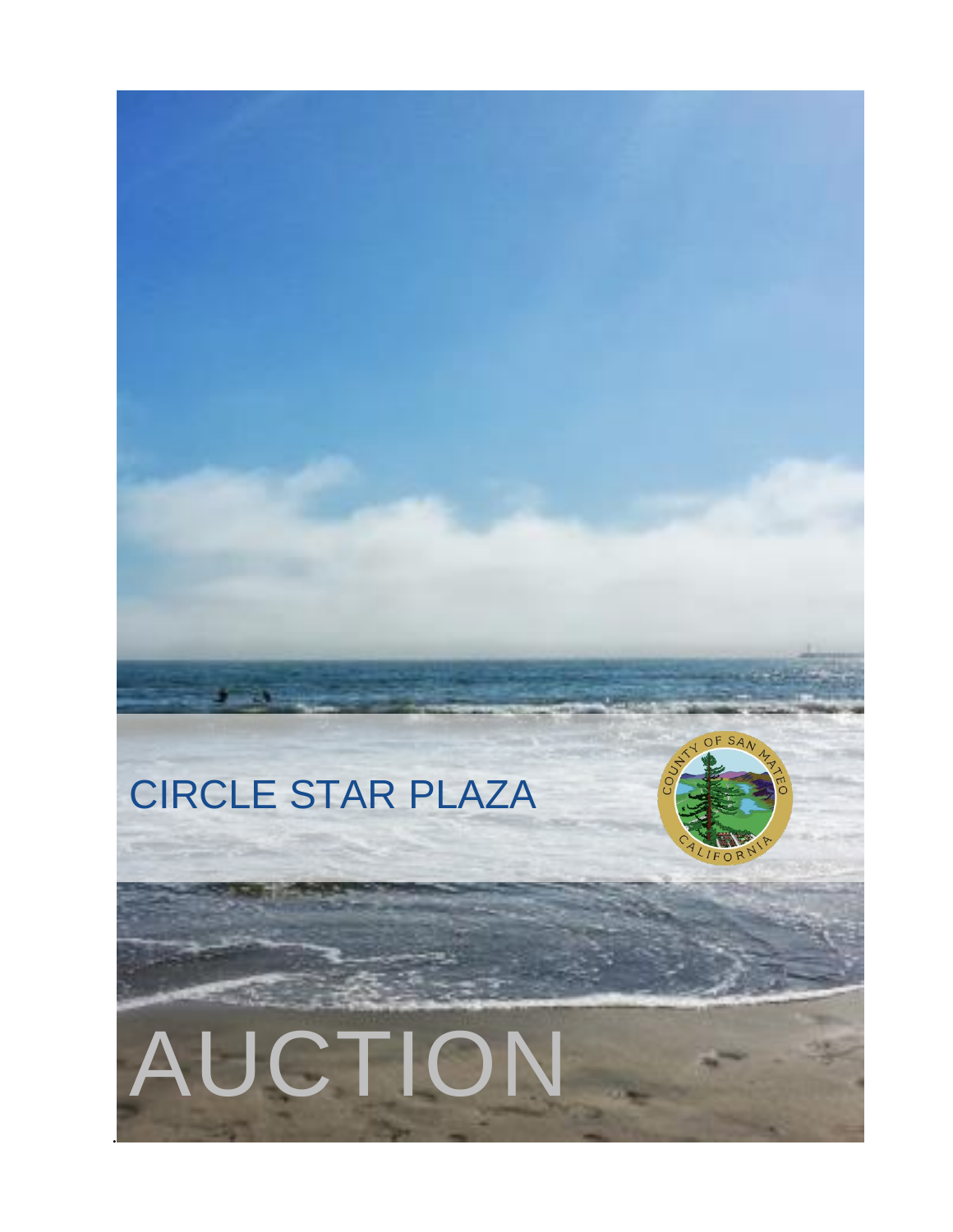### **COUNTY OF SAN MATEO COUNTY MANAGER'S OFFICE**

**John L Maltbie** County Manager/ Clerk of the Board

**County Government Center** 400 County Center, 1st Floor Redwood City, CA 94063 650-363-4121 T 650-363-1916 F www.smcgov.org

April 2014

Property: Circle Star Plaza, San Carlos, CA Assessor Parcel Numbers: 046-240-180; 052-103-170

Invitation to bid on Circle Star Plaza

Enclosed you will find the San Mateo County's Official Proposal Form, which consists of the following:

- (1) Auction Instructions / Sale Procedure and Terms
- (2) Cover Page
- (3) Purchase and Sale Agreement
- (4) Earnest Money Escrow Agreement

The Official Proposal Form must be submitted as set forth in Auction Instructions/ Sale Procedure Terms.

Information ("Due Diligence Reports") regarding the property, Circle Star Plaza, are enclosed and cataloged in the following table. Additional information may be made available until 5 p.m. on May 14, 2014.

Sincerely, John L Maltbie County Manager/Clerk of the Board

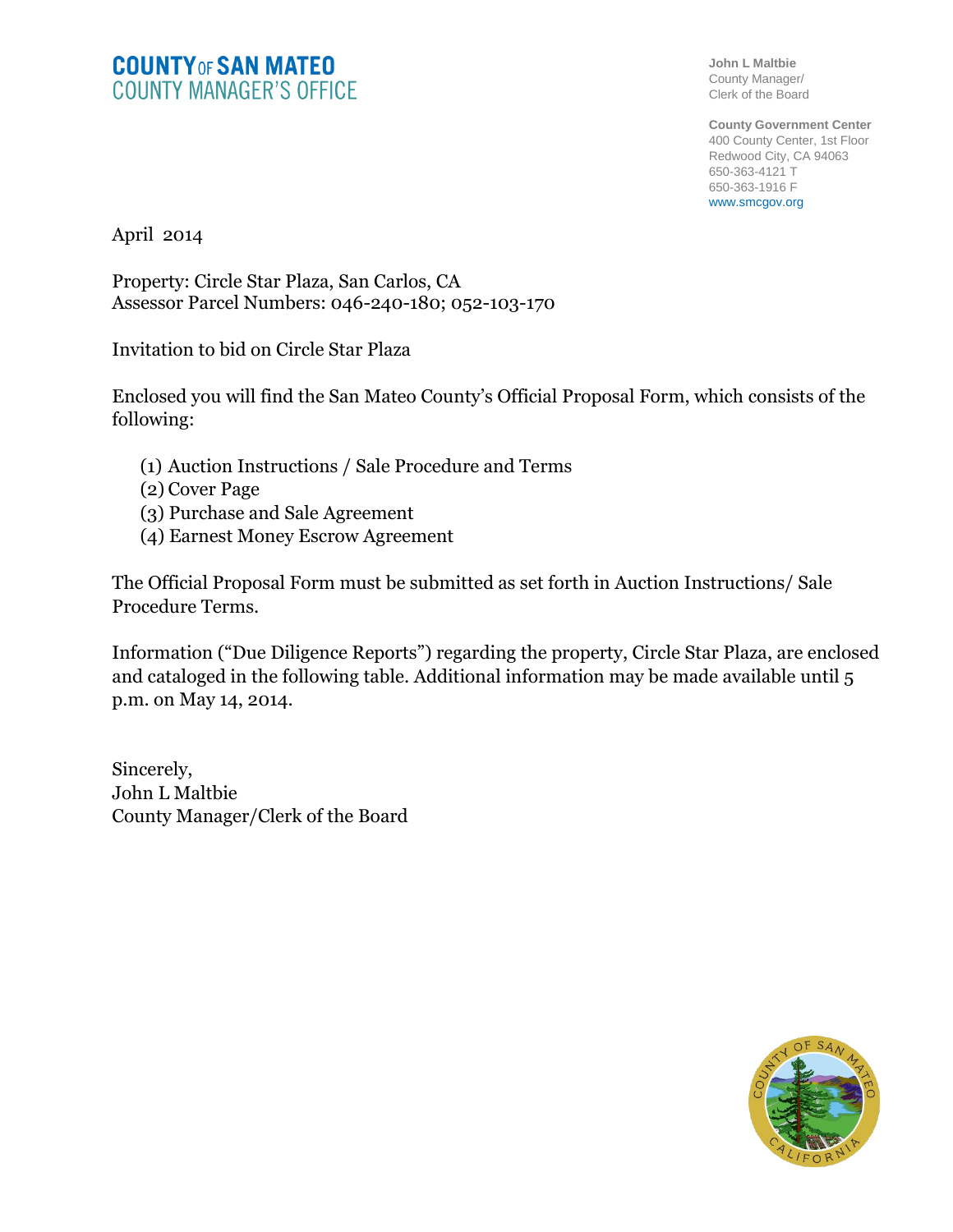Circle Star Plaza Catalog

### **A Environmental**

- Circle Star Plaza Phase I
- Moisture Assessment Report
- Mold Clearance Report

### **B Financial and Rent Roll**

- Aged Delinquencies 03.14.14
- Tenant Letters
	- a. Starburst 7701 2014 Estimate
	- b. Starburst 7702 2014 Estimate
- Service Contracts
	- a. Non Recurring
		- All Bay Exterior Lighting Repairs \$13,322
		- All Bay Garage Lighting Repairs \$1,596
		- All Bay Interior Lighting Repairs \$3,485
		- Arborwell Tree and Plant Care \$10,658
		- Asphalt Surfacing Inc Concrete Repairs \$4,800
		- FULLY EXECUTED DES architects-Arch services ADA \$ 31,960.00 9-2013
		- Fully Executed OCS Mechanical -AC 6 Second Floor Unit \$ 10,176.00 Sep 2013
		- Fully Executed OCS Mechanical -Repair Failed Compressor on RTU 20131014
		- Jensen Immediate Irrigation Repairs CS \$6,418
		- OCS Mechanical HVAC Repairs Both Buildings \$27,290
		- One and Two Circle Star All Bay Lighting Survey 20140116
		- One and Two Circle Star Sweepalot 20140130
		- One Circle Star OCS Mechanical Regular Inspection 20140130
		- Therma sewer ejector pumps replacement fully executed 061113.doc
	- b. Recurring
		- One Circle Star Preventative maintenance \$1614 20140317 Fully Executed
		- Fully Executed ESP Janitorial \$7170 20130911
		- Fully Executed One and Two Circle Star Pest Consultants Pest Control 20131003
		- Kone Repairs Elevator Maintenance and Telephone Monitoring \$1,260
		- One Circle Star ESP -Janitorial First Amendment 20140221 Fully Executed
		- TNT Fire Protection, Inc. Fire Sprinklers Inspections 072613
	- c. Circle Star Way One and Two- Service Contract List
	- d. Kone Repairs All Elevators One CS \$16,250
	- e. Kone Repairs All Elevators Two CS \$20,750
	- f. Kone Repairs Cab Protection \$5,300
	- g. Kone Repairs Garage Elevator \$4,750
	- h. One and Two Circle Star Kone Elevator Maintenance 20130305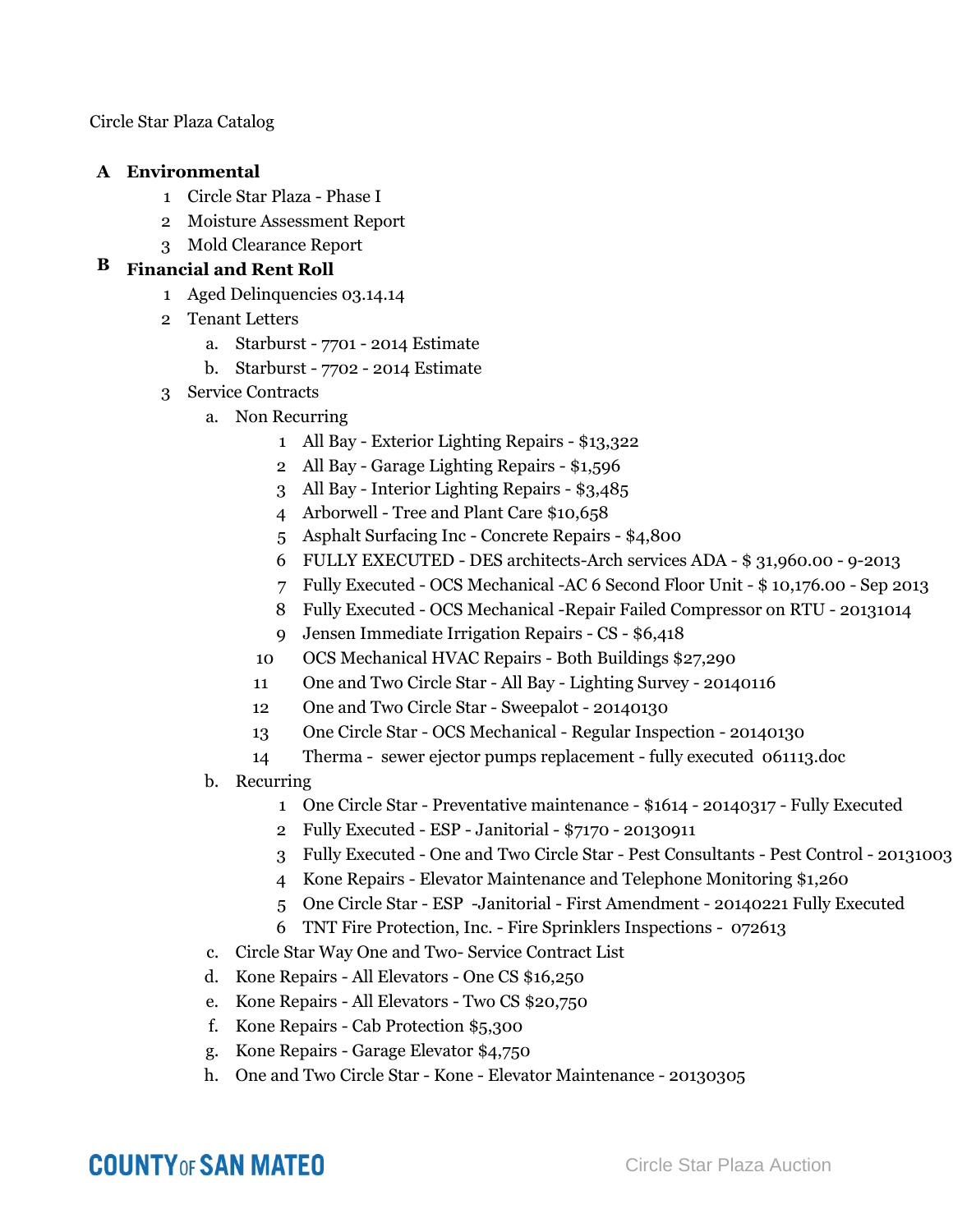- 4 General Ledger
	- a. General Ledger Report Y-T-D 01.14\_02.14
	- b. General Ledger Report Y-T-D 2013
- 5 Tax Bills
	- a. Tax Bills 046-240-180 (2013)
	- b. Tax Bills 052-103-170 (2013)
	- c. Tax Bills 2011-2012
- 6 Parking Garage Square Footage
- 7 Historical Occupancy 03.17.14
- 8 Monthly Tenant Billing Statements
	- a. Monthly Statement 2013.09
	- b. Monthly Statement 2013.10
	- c. Monthly Statement 2013.11
	- d. Monthly Statement 2013.12
	- e. Tenant Stmts 02.28.14
- 9 Current Year Estimated Escalation Letters
	- a. Starburst 7701 2014 Escalation Estimate
	- b. Starburst 7702 2014 Escalation Estimate
- 10 Year to Date Income Variance Report 2014
- 11 2014 Capital Expenditures
- 12 Historical Capital Expenditures 2006 to Present
- 13 Circle Star Rent Roll
- **C Legal**
	- 1 CC and R Circle Star
	- 2 Circle Star Planning and Zoning Resource Report
	- 3 Circle Star Survey
	- 4 Preliminary Title Report NCAL\_1
- **D Physical**
	- 1 Backflow Test and Window Rig Reports
		- a. One Circle Star Backflow prevention device test report 20130830
		- b. One Circle Star Backflow prevention device test report- Pass 20130830
		- c. One Circle Star SC Annual Inspection Rpt
		- d. PH2 A2 05 Rooflevel plan
		- e. PH2 L3 01 Rooftop Irrigation plan
		- f. Two Circle Star Backflow prevention device test report- Pass
		- g. Two Circle Star SC Annual Inspection Rpt
	- 2 Two Circle Star Draft TI Plans
	- 3 Two Circle Star Exhibit G Items
	- 4 BOMA OFFICE Method B Spreadsheet-Circle Star
	- 5 BOMA OFFICE Method B Spreadsheet-Circle Star-Summary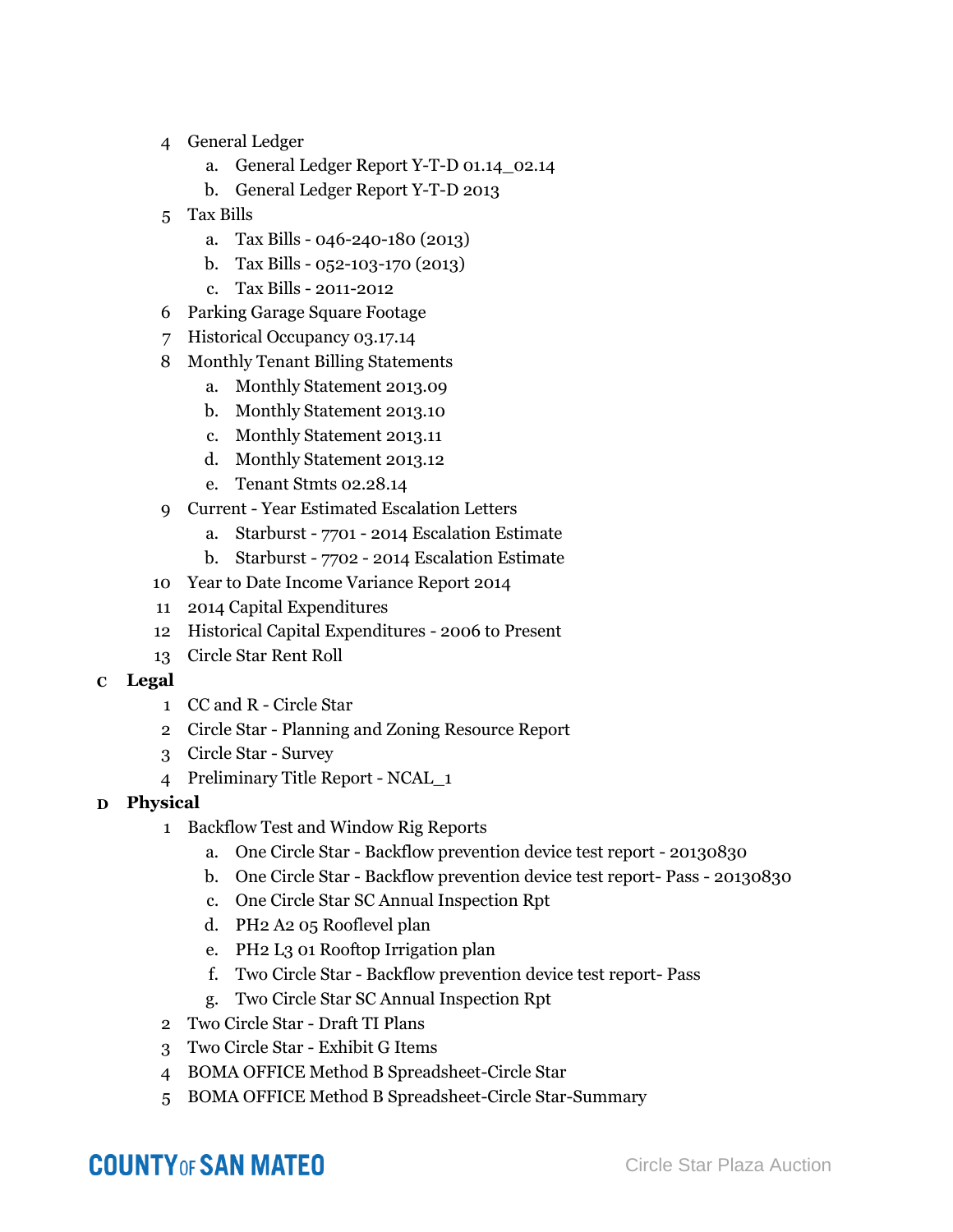- Building Permit Final- 1 Cir Star Way San Carlos
- Building Permit Final- 2 Cir Star Way San Carlos
- Circle Star Plans (zip file)
- Circle star kitchen equipment list (030513)
- Circle Star Plaza Final PCA
- General Property Questionaire
- One Circle Star Improvement Budget v Actual
- REIT Property Questionnaire Office Retail (v3) Supplement B

#### **E Tenant Documents and Other Agreements**

- Estoppels
	- a. Estoppel 2500 WLB, Inc 2014 04 11
	- b. Estoppel CC and R
	- c. Circle Star One Tenant Estoppel Certificate 041514\_1
	- d. Circle Star Two Tenant Estoppel Certificate 041514\_1
- Memorandum Of Lease-Circle Star One
- Memorandum Of Lease-Circle Star Two
- Cornish and Carey Amendment
- Cornish and Carey Brokeage Agreement
- One Circle Star Way Assignment of Lease
- Property Management Orchard Amendment
- Property Management Orchard Contract 2nd Amendment
- Property Management Orchard Services Agreement Executed
- SB US Certificate of Affiliation
- Sign Lease Abstract 2500\_WLB\_Inc
- Softbank Lease Abstract SB\_U.S.\_LLC\_One\_Circle\_Star\_Way
- Softbank Lease Abstract SB\_U.S.\_LLC\_Two\_Circle\_Star\_Way
- Starburst Certificate of Affiliation
- Starburst I, Inc. One Circle StarWay COI (issued Nov 8 13)
- Starburst I, Inc. Two Circle StarWay COI (issued Nov 8 13)
- Tenant Lease 2500 WLB Lease 1st Amendment
- Tenant Lease 2500 WLB Lease
- Tenant Lease Starburst I Inc (One Circle Star) 1st Amendment
- Tenant Lease Starburst I Inc (One Circle Star)
- Tenant Lease Starburst I Inc (Two Circle Star)
- Two Circle Star Way Assignment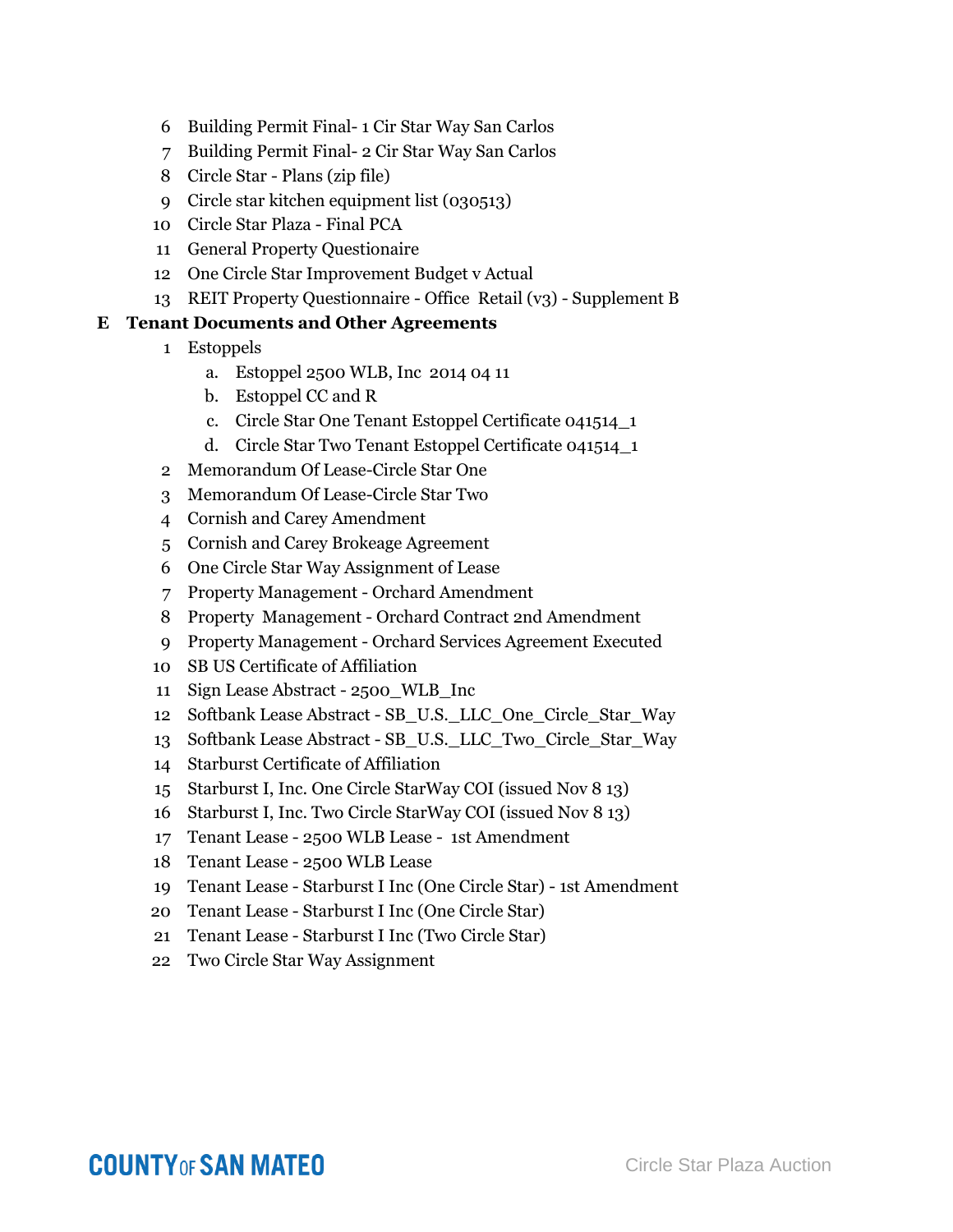### SAN MATEO COUNTY'S OFFICIAL PROPOSAL FORM

### AUCTION INSTRUCTIONS / SALE PROCEDURE AND TERMS

Property: Circle Star Plaza, San Carlos CA Assessor Parcel Numbers: 046-240-180; 052-103-170

- 1. The minimum acceptable written proposal for the purchase of the property shall be \$85,500,000 (Eighty Five Million and Five Hundred Thousand Dollars).
- 2. Each bidder must execute the County of San Mateo's Official Proposal Form, which includes: (1) A Cover Page (2) A completed, unmodified, and executed Purchase and Sale Agreement and (3) An executed Earnest Money Escrow Agreement.
- 3. Each bidder must deposit with the escrow agent as identified in the Official Proposal Form the sum of Ten Million 00/100 DOLLARS (\$10,000,000) which sum must be available no later than 5 p.m. on May 14, 2014. Funds must be deposited pursuant to the Earnest Money Escrow Agreement, which specifies that funds must be deposited by 5 p.m. on May 13, 2014 for availability on May 14, 2014.
- 4. The deposit and Official Proposal Form must each identify the same exact entity and/or individual.
- 5. Sealed bids must be delivered to the County Manager's Office, Hall of Justice, 400 County Center, Redwood City CA 94063 on or before 5:00 p.m. on May 14, 2014.
- 6. No deposits are to be accepted by the County Manager's Office or the Clerk of the Board of Supervisors.
- 7. Oral bids will not be accepted if the proposed bidder has not submitted the required deposit and executed and timely submitted the Official Proposal Form to the County Managers Office by 5 p.m. on May 14, 2014.
- 8. The County of San Mateo will share information about the bidders with its agents, in its sole discretion.
- 9. SALE PROCEDURE AND TERMS
	- (a) Written Proposals:

Beginning at 1:30 p.m., on Tuesday, May 20, 2014, in the Chambers of the Board of Supervisors, Hall of Justice, 400 County Center, Redwood City, California, during the regular meeting of the Board of Supervisors on that date, all of the written proposals received will be opened, examined, and declared by the President of the Board of Supervisors or the County Manager/Clerk of the Board (or either of their designees) in conformance or not in conformance with this resolution and any instructions promulgated by the President of the Board of Supervisors or the County Manager. Of the proposals submitted which conform to all of the terms and conditions stated herein and in the instructions promulgated by the President of the Board of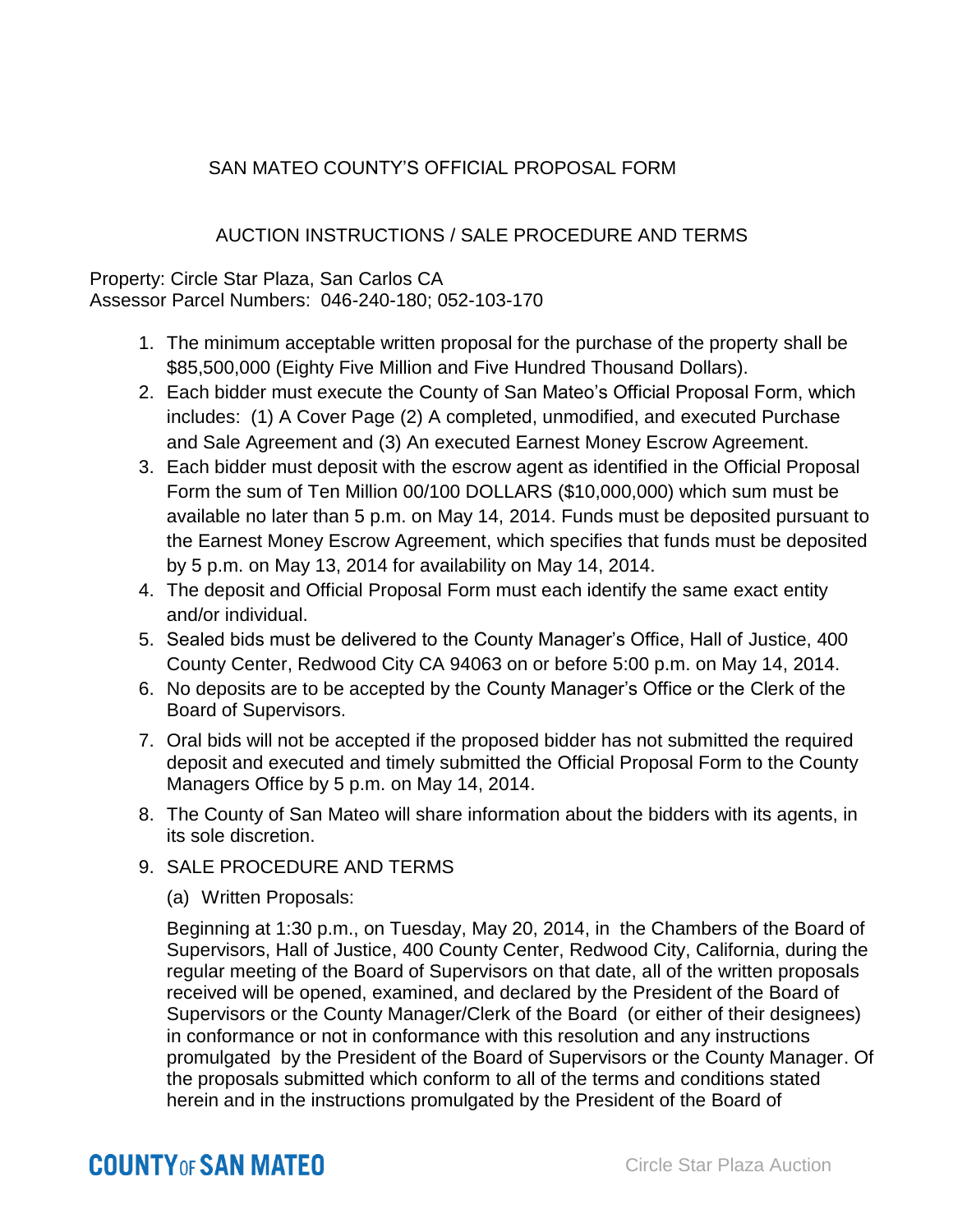Supervisors or the County Manager, and which are made by qualified and responsible bidders, the President of the Board of Supervisors or the County Manager (or either or their designees) shall identify the written proposal which is the highest, unless a higher oral bid is identified, as described hereinafter.

(b) Oral Bids:

Before accepting any written proposal, and immediately following the opening, examination and declaration of conformance of the written proposals, the President of the Board of Supervisors or the County Manager/Clerk of the Board (or either of their designees) will call for oral bids. Any responsible and qualified bidder who timely submitted the required deposit and completed an Official Proposal Form may submit an oral bid to purchase the Property upon the terms and conditions specified in the Purchase and Sale Agreement form. The initial oral bid must be for a price exceeding the highest written proposal made by a responsible bidder by at least five percent (5%). After an initial oral bid is made, oral bidding may proceed in increments of \$50,000 until the highest oral bid is finally made and determined to be the acceptable bid by the President of the Board of Supervisors or the County Manager/Clerk of the Board (or either of their designees)

(c) Duplicate High Proposals:

In the event that two or more written proposals are received which are equal in amount, and no oral bids are made that exceed the written proposal by at least 5%, the proposal to be determined to be the acceptable bid by the President of the Board of Supervisors or the County Manager/Clerk of the Board shall be that of the bidder whose name is drawn by lot immediately after the call for oral bids.

(d) Final Acceptance of a Bid:

The final acceptance of a bid shall be subject to the approval of this Board of Supervisors during its regular meeting of May 20, 2014, or at an adjourned session of that meeting held on or before May 30, 2014. The Board's acceptance and approval of the successful bid shall include a resolution of acceptance of the bid, authorizing the execution of the Purchase and Sale Agreement Form completed by the successful bidder ("Final Agreement"), the execution and delivery of the appropriate deed and other documents required to complete the sale as contemplated by the Final Agreement, and the payment of a broker's commission, as appropriate. No bids or proposals will be considered for acceptance by the Board of Supervisors that are not timely submitted as required.

(e) Rejection of Written Proposals and/or Oral Bids

The Board of Supervisors, at its discretion, may reject all written proposals and/or oral bids and withdraw the Property from sale. If the sale is canceled, all deposits will be refunded.

10. GENERAL

Except as may be set forth in the Purchase and Sale Agreement, the Property is sold "as is;" the County of San Mateo shall not pay any commission or fees of any kind in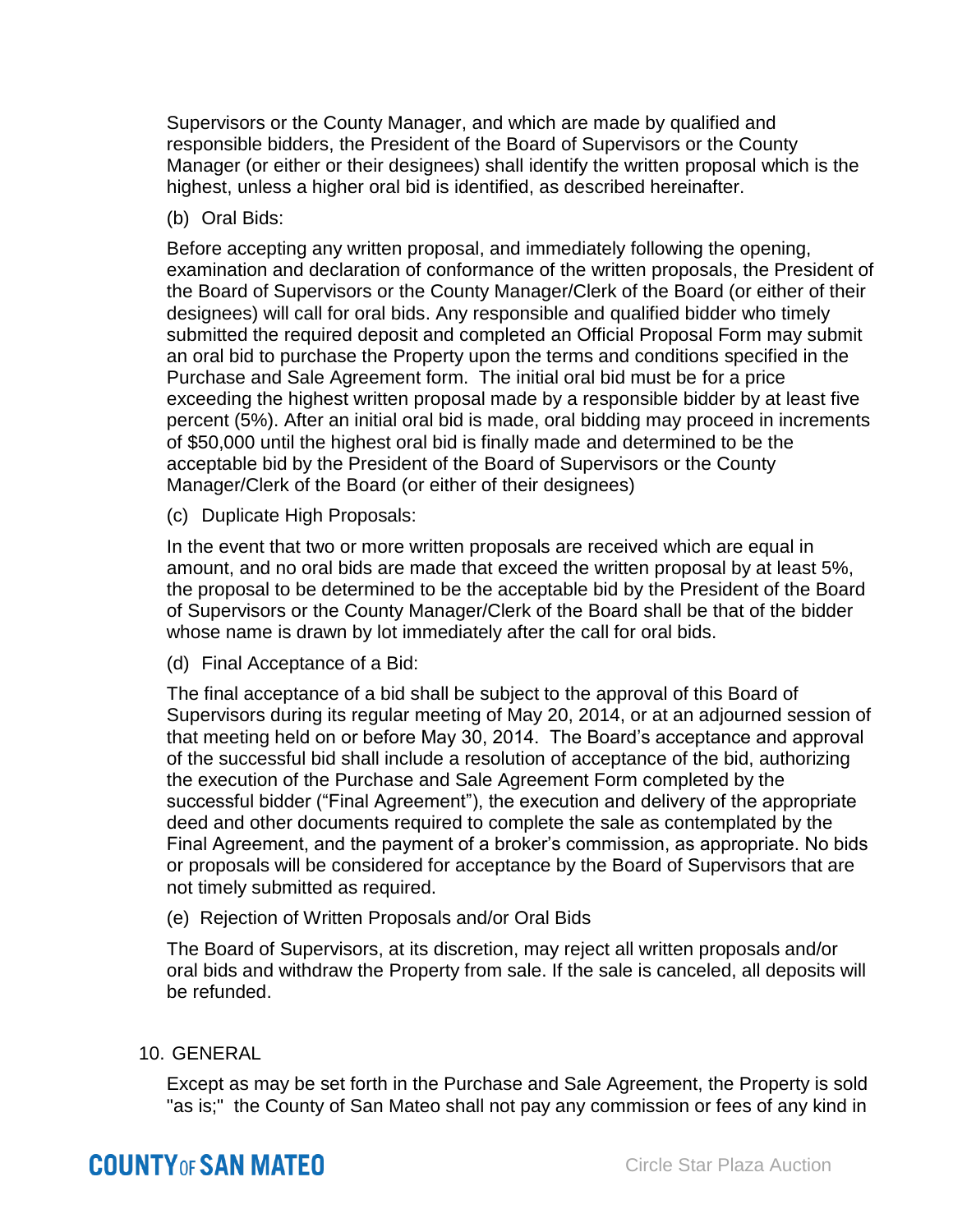connection with the sale, except its own brokers' fees; all other fees, costs and taxes shall be paid by the purchaser. Except as may be set forth in the Purchase and Sale Agreement, the County makes no representations as to the condition of the property, including conformance to zoning requirements or permit regulations, soil conditions, or the existence, if any, of hazardous materials on the property. No title shall pass until the transaction is completed by recordation of the Grant Deed.

#### 11. CONDITIONS OF SALE

The terms and conditions regarding payments and the execution and delivery of closing documents shall be as set forth in the Purchase and Sale Agreement.

#### 12. DEFAULT

Failure of the Successful Bidder to complete the purchase consistent with the terms and conditions of the Purchase and Sale Agreement may result in cancellation of the sale and forfeiture of the deposit. No extension of time for payment will be granted.